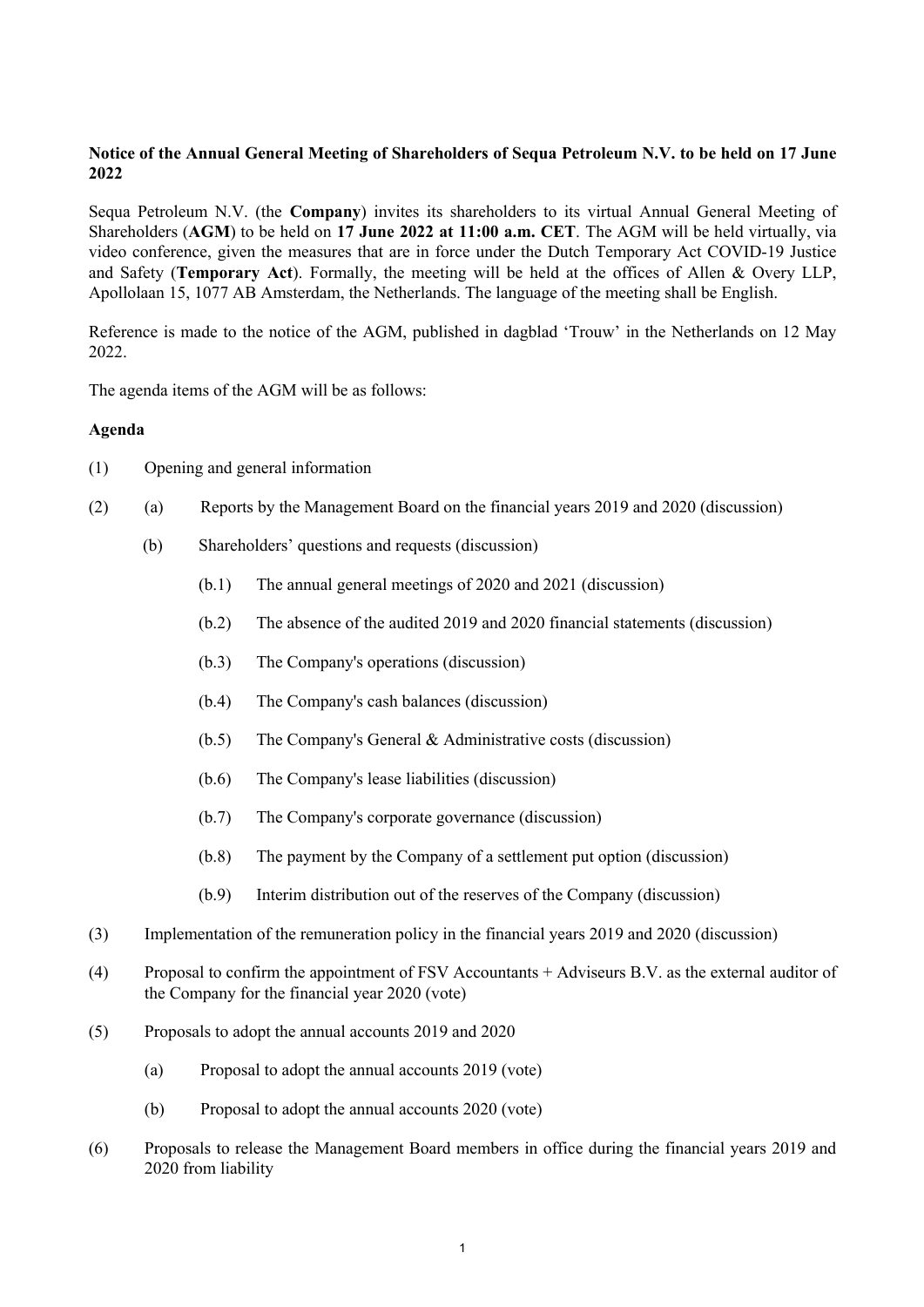- (a) Proposal to release the Management Board members in office during the financial year 2019 from liability (vote)
- (b) Proposal to release the Management Board members in office during the financial year 2020 from liability (vote)
- (7) Proposals to release the Supervisory Board members in office during the financial years 2019 and 2020 from liability
	- (a) Proposal to release the Supervisory Board members in office during the financial year 2019 from liability (vote)
	- (b) Proposal to release the Supervisory Board member in office during the financial year 2020 from liability (vote)
- (8) Proposal to approve (within the meaning of Section 2:107a of the Dutch Civil Code) the entering into the Sungara Joint Venture (vote)
- (9) Proposal to designate the Management Board as the competent body authorised to resolve to issue shares in the capital of the Company and to resolve to restrict or exclude related pre-emptive rights (vote)
- (10) Composition of the Supervisory Board
	- (a) Vacancies in the Supervisory Board (discussion)
	- (b) Proposal to re-appoint Mr. T. Shabib as member of the Supervisory Board for a period of two (2) years ending at the close of the 2024 Annual General Meeting of Shareholders (vote)
- (11) Composition of the Management Board
	- (a) Proposal to re-appoint Mr. J. Broekhuijsen as member of the Management Board (CEO) for a period of four (4) years ending at the close of the 2026 Annual General Meeting of Shareholders (vote)
	- (b) Proposal to re-appoint Mr. J.M. Luke as member of the Management Board for a period of four (4) years ending at the close of the 2026 Annual General Meeting of Shareholders (vote)
	- (c) Proposal to re-appoint Mr. D. ter Avest as member of the Management Board for a period of four (4) years ending at the close of the 2026 Annual General Meeting of Shareholders (vote)
- (12) Any other business and close of the meeting

#### **Meeting documents**

The agenda above and the explanatory notes thereto including the Company's Annual Report 2019 (including the annual accounts 2019 and the information about the remuneration in 2019), the Company's Annual Report 2020 (including the annual accounts 2020 and the information about the remuneration in 2019) and the particulars of Mr Shabib, Mr Broekhuijsen, Mr Luke and Mr Ter Avest are available for inspection and can be obtained free of charge at the offices of the Company at 23 Savile Row, Mayfair, London W1S 2ET, United Kingdom and at the website of the Company (www.sequa-petroleum.com).

#### **Record Date / Registration to Vote**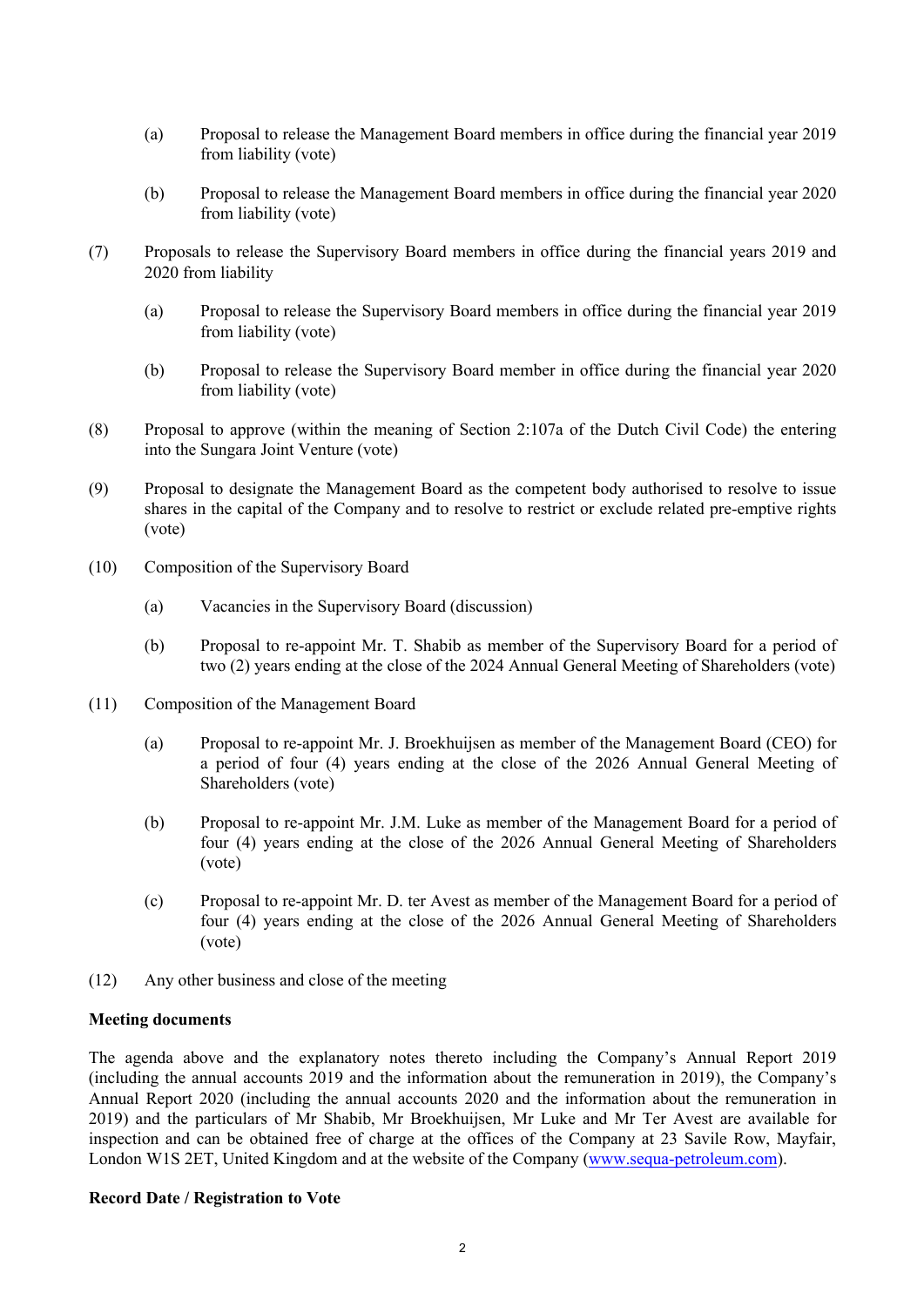Recognised as persons entitled to attend the meeting virtually will be those persons who hold shares of the Company at 20 May 2022 (the **Record Date**), following the processing of all additions and withdrawals as at the Record Date. The foregoing applies by analogy to usufructuaries of registered shares if they hold the voting rights to such shares.

Holders of deposit shares who wish to attend the AGM virtually and/or to vote are asked to apply for registration of their shares for attendance from 21 May 2022 to 10 June 2022 at 17:00 hours CET via their custodian bank with Sequa Petroleum N.V. (Address: 23 Savile Row Mayfair London W1S 2ET, United Kingdom). E-mail: info@sequa-petroleum.com. A template for the registration application can be obtained free of charge at the Company's offices. The registration application needs to be accompanied by a certification of the relevant custodian bank stating the number of shares held by the shareholder at the Record Date. The registration will be confirmed by the registration statement issued by the Company. Incomplete registration applications or registration applications that are not accompanied by the aforementioned certification will be disregarded.

Holders of registered shares and usufructuaries of registered shares who are entitled to vote or their proxy, who wish to attend the AGM, must be recorded in the Company's shareholders register at the Record Date and must give written notice of their intention to attend the AGM virtually no later than 10 June 2022 at 17:00 hours CET.

## **Live voting**

Notwithstanding the obligation to register for the meeting, shareholders can vote during the meeting.

## **Voting by Proxy**

Notwithstanding the obligation to register for the meeting, a shareholder, who does not wish to virtually attend the AGM in person, may give a written proxy and voting instructions to a third person to attend and vote at the AGM on his behalf. The written proxy must be received by the Management Board of the Company by email at info@sequa-petroleum.com no later than 10 June 2022 at 17:00 hours CET.

The proxy to represent a shareholder may (but needs not) be granted to Ms J.J.C.A. Leemrijse, civil law notary in Amsterdam, the Netherlands, (with the power of substitution) by sending an email with proxy and voting instructions to joyce.leemrijse@allenovery.com no later than 10 June 2022 at 17:00 hours CET. A copy of the written proxy must be shown prior to the start of the meeting.

Proxy forms can be downloaded from the Company's website (www.sequa-petroleum.com). The proxy should, at the discretion of the Company, sufficiently identify the shareholder and the proxy holder and the number of shares for which the proxy holder will represent the shareholder at the AGM.

## **(Written) questions and general information**

Those shareholders who wish to attend the meeting virtually via the video conference call, must have registered their shares as set out above, and will subsequently on request receive log in details by email for virtual admission to the AGM.

Shareholders will have the possibility to ask questions during the meeting. For an orderly meeting, shareholders may also submit written questions about the items on the agenda in advance of the meeting. These questions will, possibly combined, be dealt with and discussed at the meeting.

For further information please see the Company's website: http://www.sequa-petroleum.com